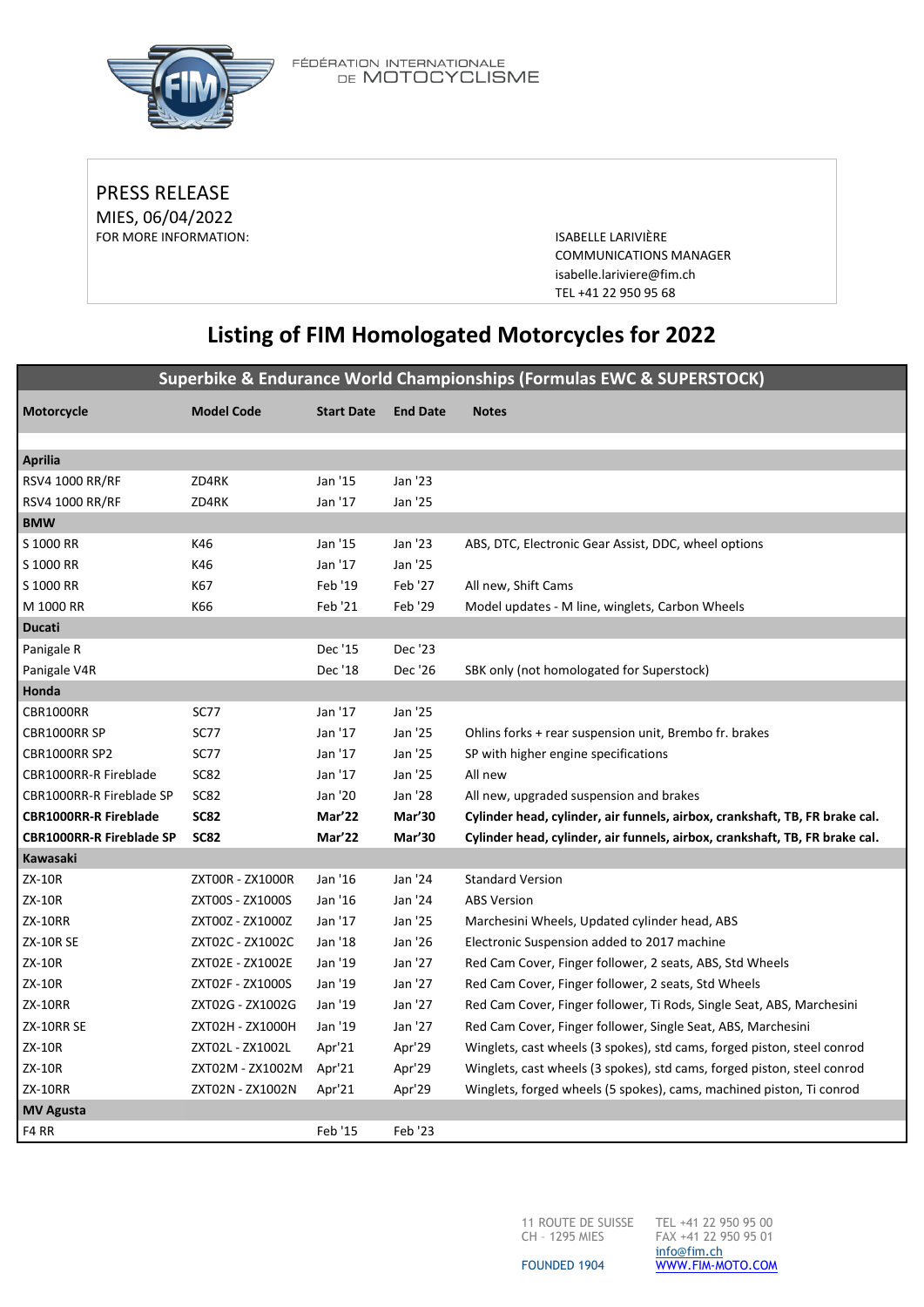

FÉDÉRATION INTERNATIONALE<br>DE **MOTOCYCLISME** 

# **Listing of FIM Homologated Motorcycles for 2022 (Continued)**

|  | Superbike & Endurance World Championships (Formulas EWC & SUPERSTOCK) |
|--|-----------------------------------------------------------------------|
|--|-----------------------------------------------------------------------|

| Motorcycle                 | <b>Model Code</b> | <b>Start Date</b> | <b>End Date</b> | <b>Notes</b>                                    |
|----------------------------|-------------------|-------------------|-----------------|-------------------------------------------------|
|                            |                   |                   |                 |                                                 |
| Suzuki                     |                   |                   |                 |                                                 |
| GSX-R1000                  | $L7-$             | Jan '17           | Jan '25         |                                                 |
| GSX-R1000R                 | L7-               | Jan '17           | Jan '25         |                                                 |
| GSX-R1000                  | L9-               | Jan '19           | Jan '27         | Adjustable Swingarm pivot added                 |
| GSX-R1000R                 | L9-               | Jan '19           | Jan '27         | Adjustable Swingarm pivot added                 |
| Yamaha                     |                   |                   |                 |                                                 |
| YZF-R1                     | 2CR               | Jan '15           | Jan '23         |                                                 |
| YZF-R1M                    | 2KS               | Jan '15           | Jan '23         |                                                 |
| YZF-R1S                    | ?                 | Jan '16           | Jan '24         | US Model, Steel connecting rods, Heavier Wheels |
| YZF-R1                     | BX4               | Jan '17           | Jan '25         | Updated model                                   |
| YZF-R1M                    | 2KS               | Jan '17           | Jan '25         | Updated model                                   |
| YZF-R1                     | B3L               | Jan '20           | Jan '28         | Facelift, EURO4, updated head, electronics      |
| YZF-R1M                    | B4S               | Jan '20           | Jan '28         | Facelift, EURO4, updated head, electronics      |
| <b>Homologation Period</b> | 8 years           |                   |                 |                                                 |

| SUPERSPORT / SUPERSTOCK 600 & NEXT GENERATION |                   |                   |                 |                                     |              |           |
|-----------------------------------------------|-------------------|-------------------|-----------------|-------------------------------------|--------------|-----------|
| Motorcycle                                    | <b>Model Code</b> | <b>Start Date</b> | <b>End Date</b> | <b>Notes</b>                        | Phase 1*     | Phase 2** |
|                                               |                   |                   |                 |                                     |              |           |
| Honda                                         |                   |                   |                 |                                     |              |           |
| <b>CBR600RR</b>                               | <b>MC51</b>       | <b>Mar '22</b>    | <b>Mar '30</b>  | Supersport                          | X            |           |
| <b>Ducati</b>                                 |                   |                   |                 |                                     |              |           |
| Panigale V2 955cc                             | 1H                | <b>Feb '22</b>    | <b>Feb '30</b>  | <b>Supersport Next Generation</b>   | $\mathbf{x}$ | X         |
| Kawasaki                                      |                   |                   |                 |                                     |              |           |
| <b>ZX-6R</b>                                  | <b>ZX600-RF</b>   | Apr '22           | Apr '30         | Supersport (Re-homologation)        | X            |           |
| <b>MV Agusta</b>                              |                   |                   |                 |                                     |              |           |
| <b>F3 800 RR</b>                              |                   | Apr '22           | Apr '30         | <b>Supersport Next Generation</b>   | X            | X         |
| <b>F3 Superveloce</b>                         |                   | Apr '22           | Apr '30         | <b>Supersport Next Generation</b>   | X            | X         |
| Suzuki                                        |                   |                   |                 |                                     |              |           |
| <b>GSX-R 600</b>                              | M <sub>2</sub>    | Apr '22           | Apr '30         | <b>Supersport (Re-homologation)</b> | X            |           |
| <b>GSX-R750</b>                               | M <sub>2</sub>    | Apr '22           | Apr '30         | <b>Supersport Next Generation</b>   | X            | X         |
| <b>Triumph</b>                                |                   |                   |                 |                                     |              |           |
| Daytona 675R                                  |                   | Mar '22           | Mar '30         | Supersport                          | X            | X         |
| Daytona ST765RS                               |                   | Apr '22           | Apr '30         | <b>Supersport Next Generation</b>   | X            | X         |
| Yamaha                                        |                   |                   |                 |                                     |              |           |
| YZF-R6                                        | BN <sub>6</sub>   | Jan '17           | Jan '25         | Supersport                          | X            |           |
| <b>Homologation Period</b>                    | 8 years           |                   |                 |                                     |              |           |

11 ROUTE DE SUISSE TEL +41 22 950 95 00 CH – 1295 MIES

FAX +41 22 950 95 01 [info@fim.ch](mailto:info@fim.ch) [WWW.FIM-MOTO.COM](http://www.fim-moto.com/)

FOUNDED 1904